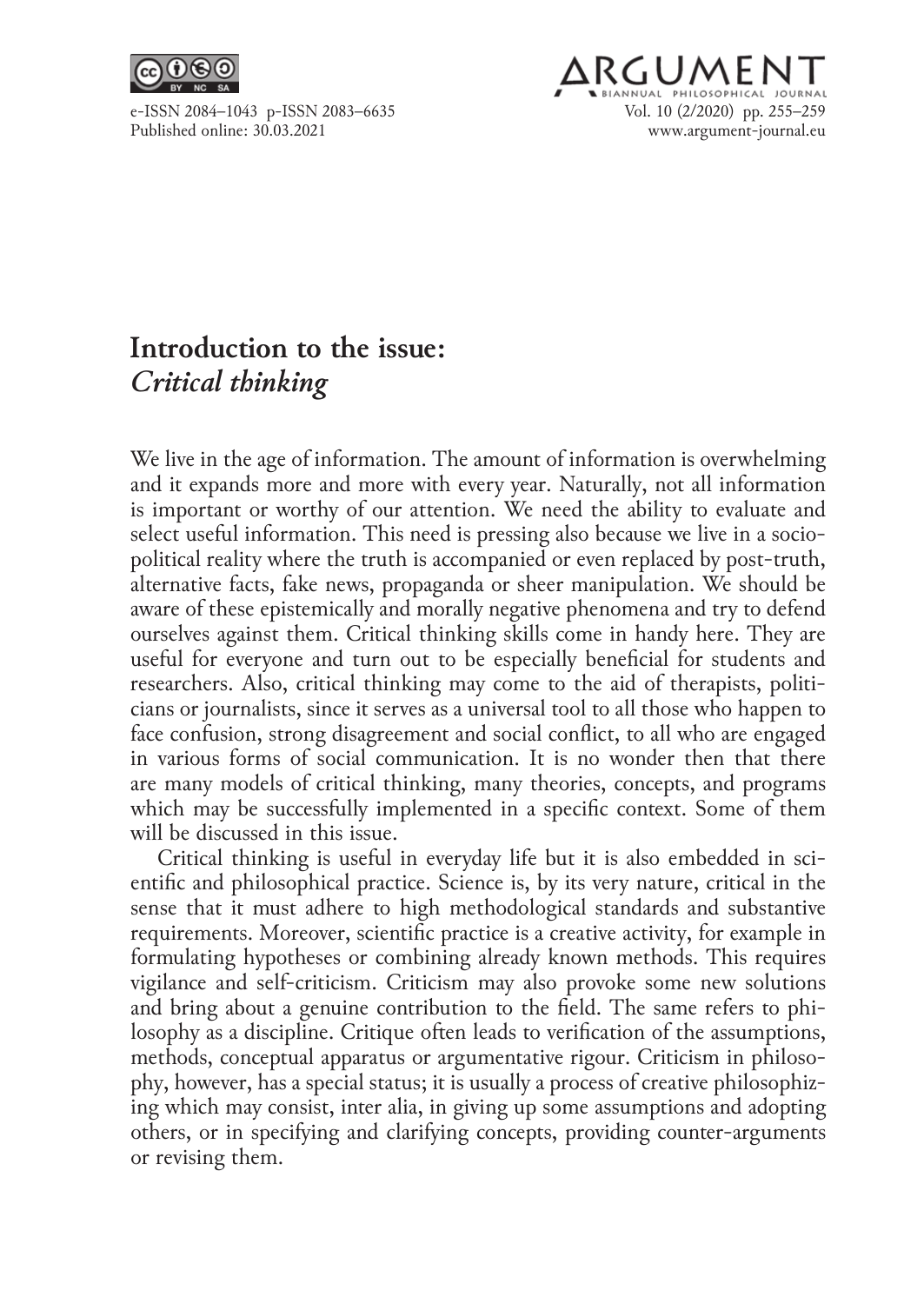The author of the first article in this issue of *Argument: Biannual Philosophical Journal* presents a philosophical and logical model of critical thinking in higher education. In his paper, Andrzej Dąbrowski defends a slimmed-down version of critical thinking, that is one that emphasizes the role of analysis, evaluation and argumentation but does not embrace such issues as problem solving, decision making or creative thinking. Critical thinking takes place in various situations including the communication context, here regarded as the most important one. It may include scientific discussion, information and cognitive dialogue, deliberative dialogue, persuasive or negotiating dialogue. Each of these dialogical situations will require a slightly different type of analysis and argumentation.

The second paper, addressing the leading theme of the issue, presents a psycho-pedagogical model of critical thinking. Iwona Chaja-Chudyba opens with the question "why are we afraid of criticism?", and discusses in detail a num‑ ber of inhibitors, such as: 1) emotional and motivational barriers, 2) cognitive barriers, 3) personality barriers, 4) the external barriers of a given educational environment, 5) social, cultural, ideological and political barriers, 6) educational barriers. The typology and analysis of inhibitors of critical thinking are the result of the author's empirical research within the field of psychology and pedagogy. This research also prompted the author to develop her own concept of constructive criticism as a separate form of thinking which combines both the logical and analytical, as well as the creative elements.

Martijn H. Demollin argues that correlations merely suggest the presence of a causal relation. To show this he juxtaposes authentic scientific discourse with popular science discourse. Then, with the help of a well-chosen example, the author shows that a strawman fallacy has been committed in popular scientific literature. Demollin persuasively introduces his own argumentative pattern for the argument from correlation to cause. He also formulates eight critical questions: 1) is there a positive or negative correlation between A and  $B$ ? 2) is the correlation between A and B significant? 3) is the correlation be– tween A and B not due to mere chance? 4) can we rule out that there is the third variable responsible for the observed correlation between A and B? 5) can we rule out that  $\bar{B}$  causes A? 6) do premises provide an adequate substantiation of a causal relation from A to B? 7) do any exceptions to the causal relation ap‑ ply, and if so, can they be clearly delineated as exceptions? 8) when a premise in the argument is missing, does this prevent a valid inference to a causal relation?

The next paper by Paweł Sikora points to the timeliness of Immanuel Kant's critical philosophy. Within the framework of the analytical philosophy of mind, an important discussion takes place today on the role of concepts and experience in cognition, about the existence of the conceptual and non-conceptual content of perception. Kant clearly poses this problem first when he asks whether the content of the perception is free from conceptual recognition, or is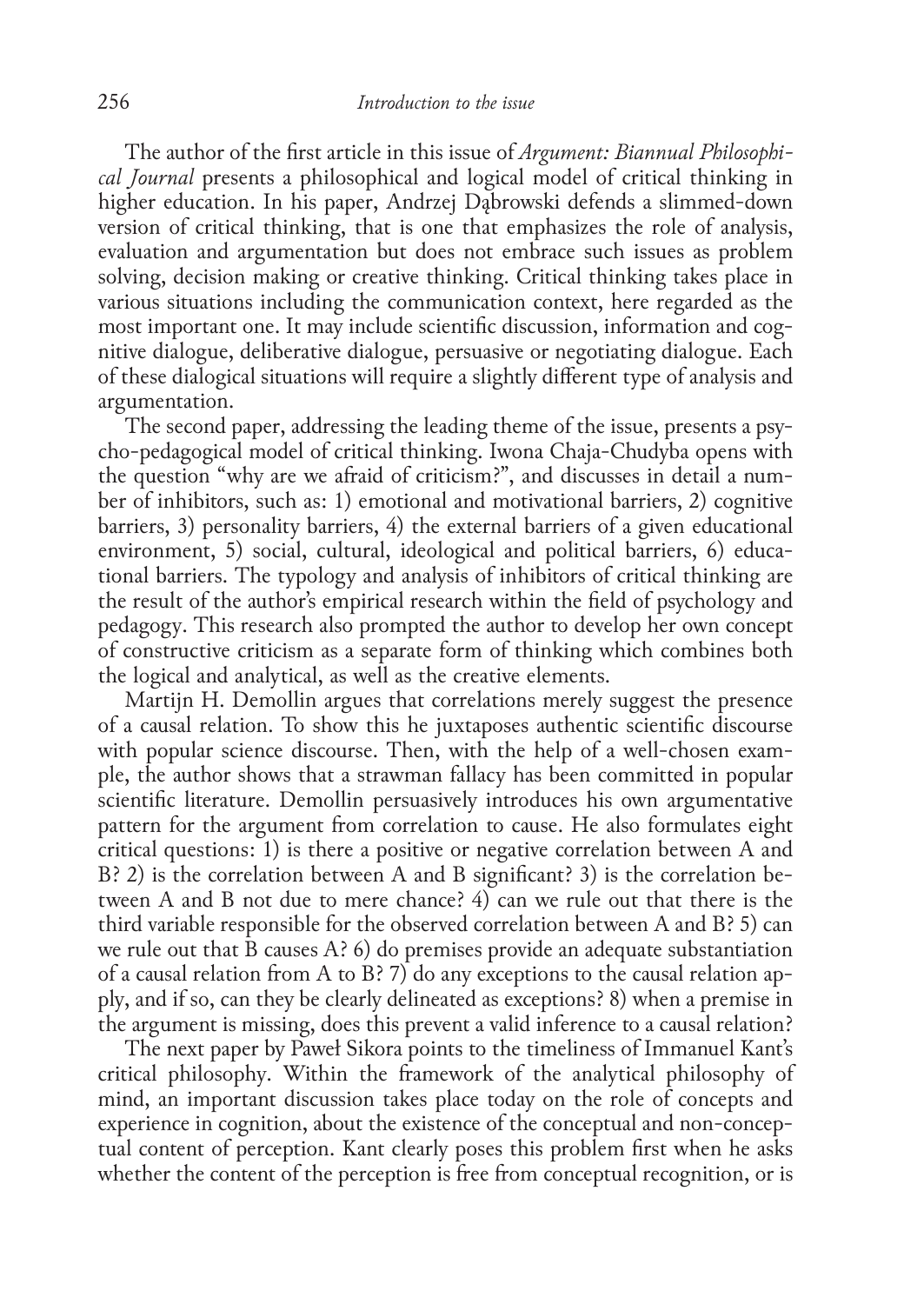it always already contained in a cognitive reference to it. Sikora considers which side of this debate would have been supported by Kant. In the author's opinion Kant is ultimately a conceptualist despite some non-conceptual themes. Sikora places Kant somewhere between strong conceptualism (in line with the in‑ terpretation of Wilfrid Sellars, John McDowell and early Judson Brewer) and moderate non-conceptualism, not necessarily in Christopher A.B. Peacocke's style, but nevertheless quite an original one. In a broader context, this article can be treated as an example of a clash between classical arguments and some new ones within philosophical discourse.

Jakub Gomułka's article is a good example of critical thinking applied to the procedure of argumentation and some mathematical issues. The author presents three points of view, including Georg Cantor's, Ludwig Wittgenstein's and his own that he labels as quietist conventionalism. According to Cantor there are different actual infinities. Wittgenstein, on the other hand, rejects the very idea of actual infinity. His initial objections, formed in the late 1920s, were further enhanced several years later with the charge of the lack of application of Cantor's calculus. Gomułka distances himself from both of them. He claims that we can defend Cantor's theory and operate with certain mathemati‑ cal techniques taking any assumptions we like as long as we restrain ourselves from ontologising them.

The main focus of Adriana Warmbier, the author of the sixth article in the topical section, is a reflection on the subjective ability to create various kinds of rules and norms ordering human action. This is a question of normativity posed by Kant and later taken up by others, including Christine Korsgaard. The latter seeks to consolidate normativity by recognizing two requirements relating to: 1) the Kantian thesis on the existence of a universal will and 2) ac‑ cepting that this universal will is a law of self-constitution and as such constitutes a constitutive principle of a person's identity. Wermbier claims that the second requirement defended by Korsgaard, which in the author's intention is to supplement Kant's theory, is burdened with serious problems. This difficul– ty results from the limitations of the procedural concept of rationality which is to lead to the formulation of an unconditional moral norm.

The subsequent three papers are indirectly linked with the problem of critical thinking. Paweł Dybel discusses selected aspects of the history of psychoanalysis in Poland 1900–1939. He is specially interested in the interconnections between psychoanalysis and patriarchalism. The article questions the way in which Eli Zaretsky captures the role of Freud's psychoanalysis in transforming the self-knowledge of modern societies in his *Secrets of the soul*. According to Zaretsky, in Central European countries, Poland included, psychoanalysis then served in the democratization of social life and led to the destruction of the patriarchal order; while in Western countries it became medicated, becoming a tool of social control.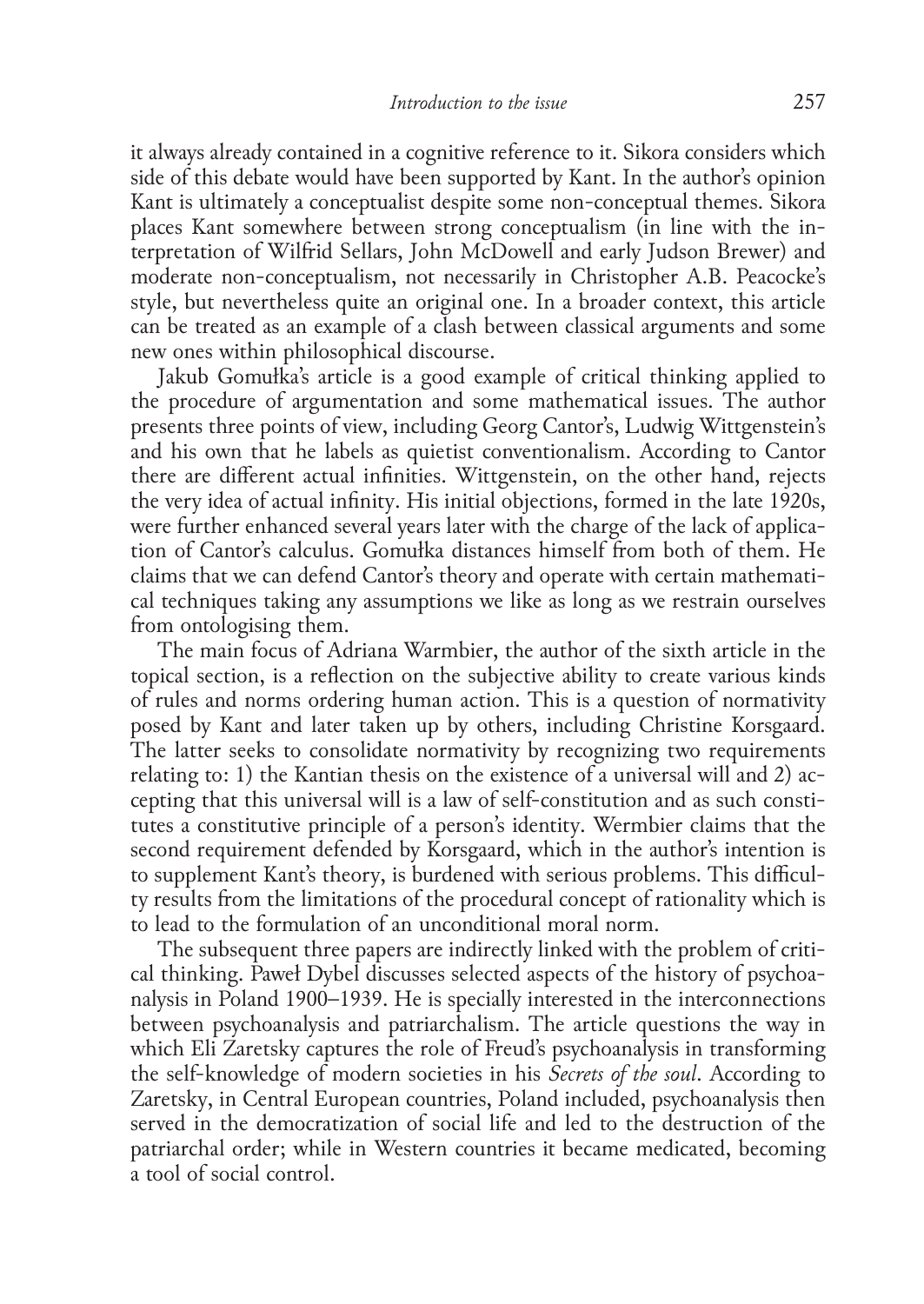The next author, Przemysław Szczurek, presents a critical reconsideration of Yudhiṣṭhira, a protagonist of the ancient Indian epic *Mahābhārata*, who is referred to as an ideal ruler portrayed as a hero full of doubts and self-criticism as to his own status and duties. Szczurek develops his comparative interpretation on the basis of an intertextual analysis of both the Hindu and Buddhist sources.

The next paper deals with the aesthetics as a philosophy of art. Maria Popczyk's central problem is the body of the viewer juxtaposed with the image of the painting; both body and image are considered to be independent, which is a condition of any fully aesthetic experience. She demonstrates how, through phenomenology, pragmatism and the idea of incarnation, post-Kantian aes– thetic may be extended.

The *Book symposium*, whose subject matter engages critical thinking in a socio-political context, with special focus on the current state of American democracy, comprises two articles. Anand Vaidya in his reaction paper pre‑ sents some insightful comments on the recently published monograph *Political argument in a polarized age: reason and democratic life* (2020) by Scott Aikin and Robert Talisse. Vaidya poses some challenges which are subsequently addressed by Aikin and Talisse in their comprehensive response. The authors of the book believe that it is not argument as such which should bother us in contemporary politics. The problem lies in argument that really polarizes and does not allow us to see those with whom we deeply disagree as people who even have minds. For Aikin and Tallise, the key question is how we can engage in real disagreement in ways that give due respect to the political equality of others. The authors suggest that epistemology and critical thinking can be helpful in diagnosing political ignorance in a more nuanced manner. In other words, epistemology and critical thinking can make us better in our public engagements.

The column *Review papers and polemics* contains two review papers: one be‑ ing a critique of the sociologization of culture authored by Janusz Krupiński, and another by Anna Szklarska who presents her detailed reflections on the re‑ cently published book, *Rewolucja Kartezjańska i inne eseje* [The Cartesian revo‑ lution and other essays] by the renowned Polish philosopher Paweł Kłoczowski.

The paper of Avani Sabade included in the column *Teaching philosophy* is another contribution to the leading theme of the issue. While referring to critical thinking Sabade uses the widely known literary figure of Sherlock Holmes. As she believes, this attractive fictional character may be instrumental in popularizing critical thinking among young people more effectively. The argument is that Sherlock Holmes' abilities, such as being observational, questioning, imaginative, inferential, experimenting, consulting, prone one to analysis, to judging, deciding but also not ignoring emotions. Holmes is also famous for and may promote such dispositions as attentiveness, the habit of inquiry,